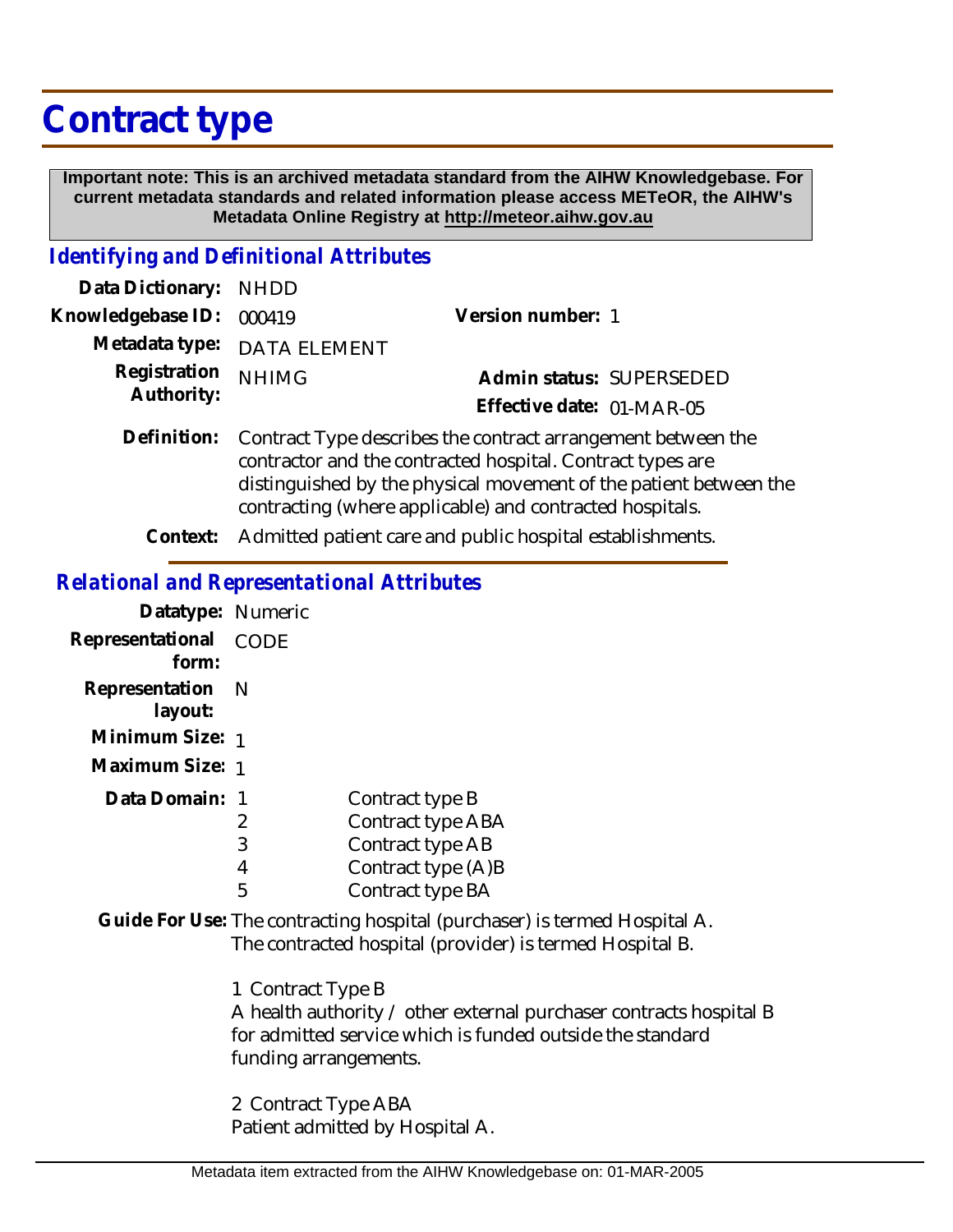Hospital A contracts Hospital B for admitted or non-admitted patient service.

Patient returns to Hospital A on completion of service by Hospital B.

For example, a patient has a hip replacement at Hospital A, then receives aftercare at Hospital B, under contract to Hospital A. Complications arise and the patient returns to Hospital A for the remainder of care.

3 Contract Type AB Patient admitted by Hospital A. Hospital A contracts Hospital B for admitted or non-admitted patient service.

Patient does not return to Hospital A on completion of service by Hospital B.

For example, a patient has a hip replacement at Hospital A and then receives aftercare at Hospital B, under contract to Hospital A. Patient is separated from Hospital B.

#### 4 Contract Type (A)B

This contract type occurs where a Hospital A contracts Hospital B for the whole episode of care. The patient does not attend Hospital A. For example, a patient is admitted for endoscopy at Hospital B under contract to Hospital A.

5 Contract Type BA

Hospital A contracts Hospital B for an admitted patient service following which the patient moves to Hospital A for remainder of care.

For example, a patient is admitted to Hospital B for a gastric resection procedure under contract to Hospital A and Hospital A provides after care.

Related metadata: relates to the data element Contracted hospital care version 1 relates to the data element Contract establishment identifier version 1

relates to the data element Contract procedure flag version 1 relates to the data element Contract role version 1 relates to the data element Contracted care commencement date

version 1

relates to the data element Contracted care completion date version 1

relates to the data element Total contract patient days version 1